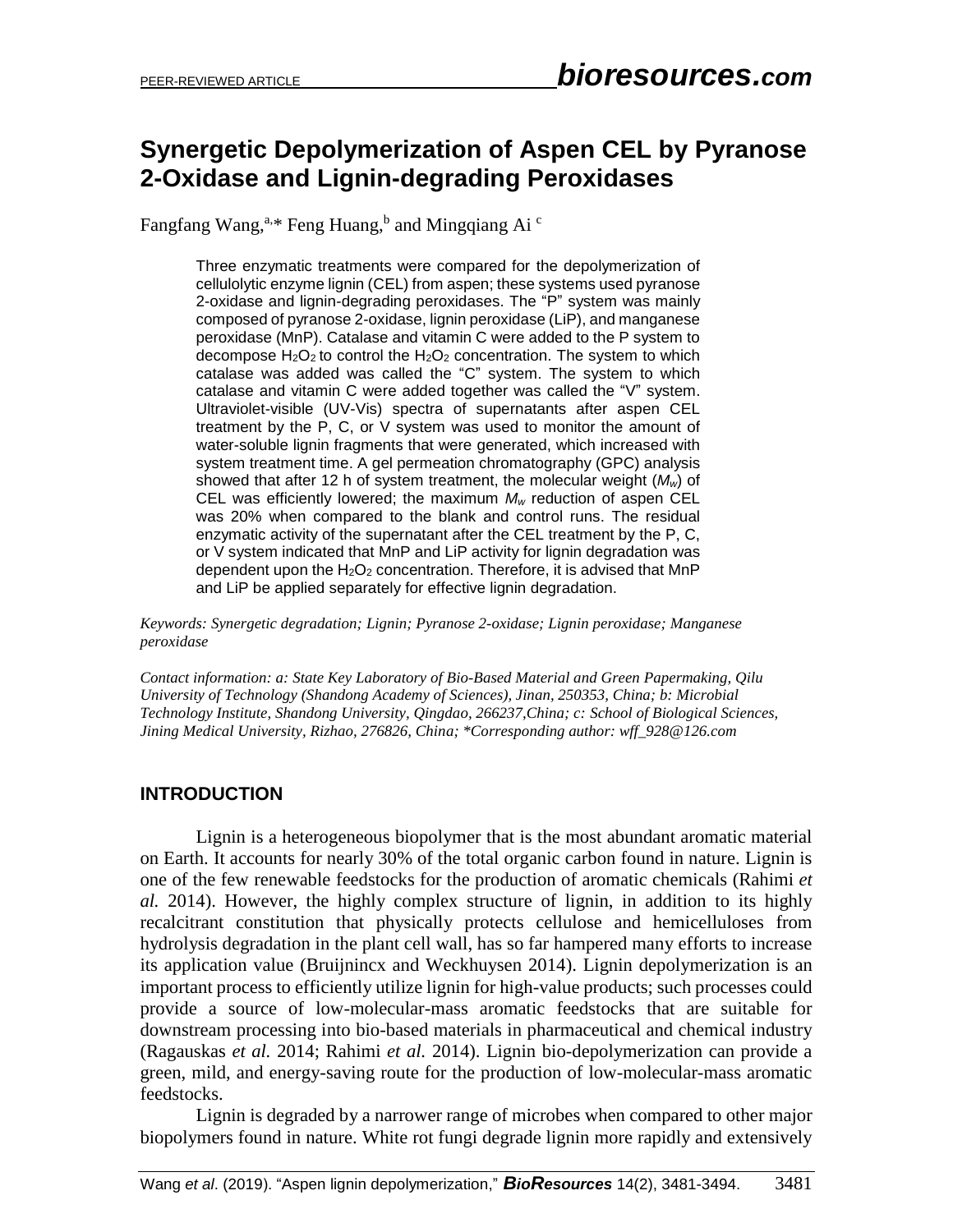than other microbial groups [\(Camarero](#page-11-1) *et al.* 2014; [Rouches](#page-12-2) *et al.* 2016). Meanwhile, the structural features of lignin require the biosystems responsible for initial depolymerization to be extracellular, nonspecific, and non-hydrolytic (Kirk and Farrell 1987). It is yet to be discovered the extracellular enzymes that are related to lignin biodegradation that are secreted by the white rot fungi, and contain lignin peroxidase (LiP), manganese peroxidase  $(MnP)$ , laccase,  $H_2O_2$ -generating enzyme, and lignin fragment radicals reductase. In addition, some small molecular mass mediators,  $e.g.,$  veratryl alcohol, oxalate,  $Mn^{3+}$ - $Mn^{2+}$ and/or  $\text{Fe}^{3+}$ - $\text{Fe}^{2+}$ , are also involved in the lignin degradation because the size of the secreted enzymes are too large to diffuse into the fiber walls (Janusz *et al.* 2017). In addition to lignin degradation, the lignin extracellular degrading enzyme discovered also can degrade many persistent organic pollutants to remove the environmental pollution caused by them.

Lignin peroxidase is able to depolymerize lignin when  $H_2O_2$  is present [\(Odier](#page-12-3) *et al.*) [1988\)](#page-12-3). When the way of  $H_2O_2$  supply changed from the interval supply to the continuous supply *via* a peristaltic pump or glucose oxidase, lignin degradation was observed [\(Hammel](#page-11-2)  [and Moen 1991;](#page-11-2) [Wariishi](#page-13-0) *et al.* 1991; [Hammel](#page-11-3) *et al.* 1993). The actions of glucose oxidase and pyranose 2-oxidase for reducing quinoid intermediates improved the depolymerization of kraft (sulfate) lignins by laccase (Ai *et al.* [2014\)](#page-11-4). Thus, *in vitro*, the extracellular biodepolymerization of lignin is an oxidative process controlled by the reductive reaction and/or the supply of  $H_2O_2$ .

Pyranose 2-oxidase can also generate  $H_2O_2$  while reducing quinoid groups. In this research there was an attempt to achieve synergistic effects in the degradation of cellulolytic enzyme lignin (CEL), which was obtained from aspen, by pyranose 2-oxidase, lignin peroxidase (LiP), and manganese peroxidase (MnP). To better understand the factors affecting decomposition, three systems were compared. The first system was mainly composed of pyranose 2-oxidase, lignin peroxidase (LiP), and manganese peroxidase (MnP). Catalase and vitamin C were added to the first system to control the  $H_2O_2$ concentration. The system that catalase was added into the first system formed the second system. The system that catalase and vitamin C were all added into the first system was the third system.

# **EXPERIMENTAL**

# **Materials**

All solvents used in this study were analytical reagent grade and used as purchased without further purification unless otherwise stated. The tetrahydrofuran (THF) used was chromatographic grade. The 1,4-dioxane, THF, pyridine, and acetic anhydrate were distilled prior to being used. Catalase, veratryl alcohol, and 2,6-dimethoxyphenol (2,6- DMP) were purchased from Sigma (Sigma-Aldrich, Shanghai, China). Other chemicals were purchased from Sinopharm Chemical Reagent Co., Ltd. (Shanghai, China). Cellulase was provided by Novozymes (Beijing, China); it contained 202 IU/g xylanase, 308 IU/g *β*-D-glucosidase, 0.407 IU/g cellobiohydrolase, 99 IU/g endoglucosidase, and 608 IU/g filter paper unit (FPU) activity.

# *Lignin*

Cellulolytic enzyme lignin (CEL) was isolated from aspen wood according to the method of [Zhang](#page-13-1) *et al.* (2010). The weighted-average molecular weight (*Mw*) of the CEL obtained was approximately 16,000 g/mol.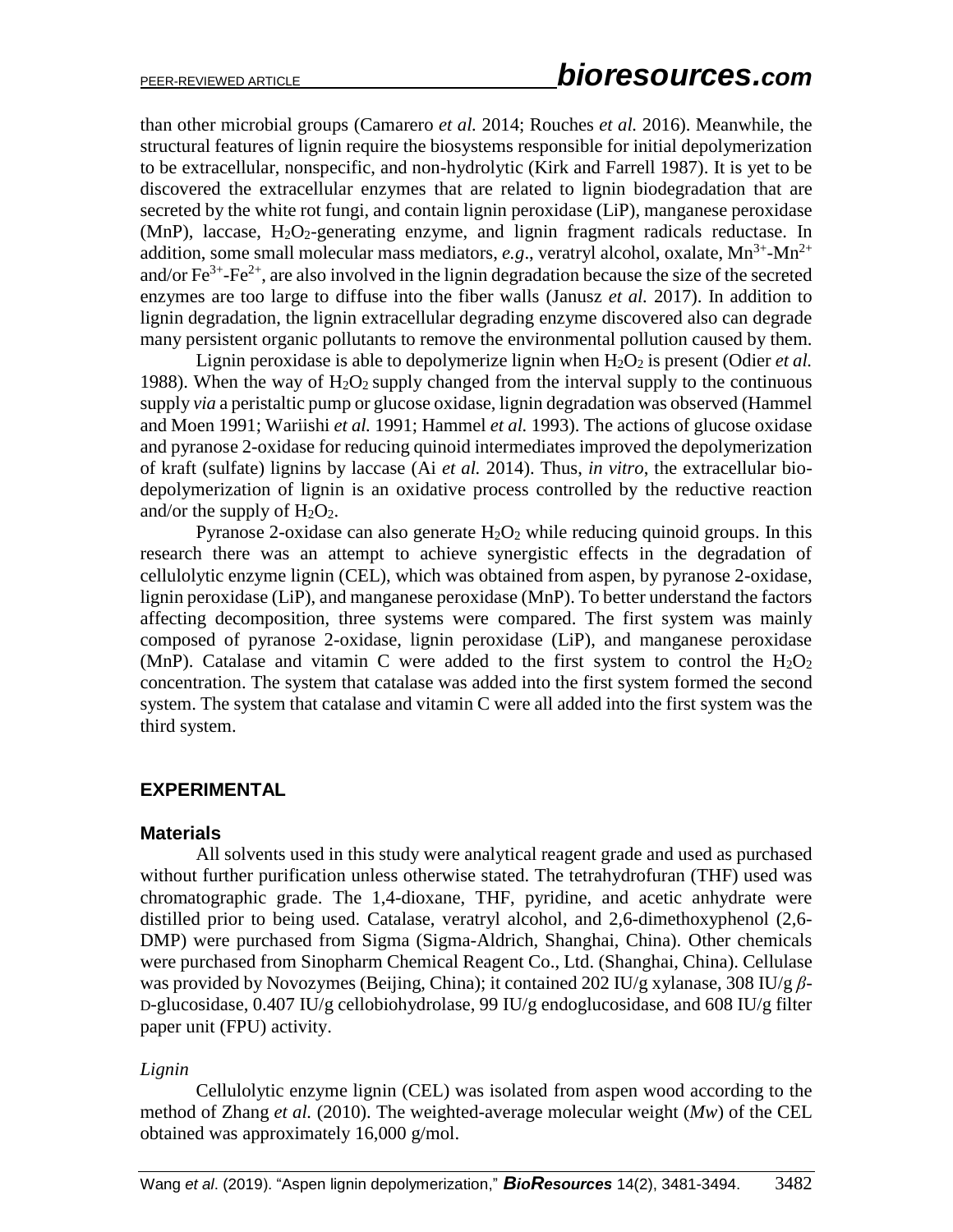# *Enzymes*

Pyranose oxidase was obtained from *Irpex lacteus* dft-1. Its purification was completed in accordance to the method of Ai *et al.* [\(2014\)](#page-11-4). The LiP and MnP were obtained from *Phanerochaete chrysosporium* ME446. The cultivation and purification of these enzymes was performed in accordance to the method reported by [Tien and Kirk \(1988\)](#page-13-2), with the exception that 3 mM veratryl alcohol was used instead of 40 mM. Nine proteins detected from the Mono-Q column had absorbance at 409 nm. According to the elution sequence and Kirk's naming, there was no fifth protein (H5), and there were H1, H2, H3, H4, H6, H7, H8, H9, and H10. The protein designated H1, H2, H6, H7, H8, H9, and H10 had LiP activity. H3 and H4 had MnP activity. The mixed MnP (H3 and H4) and the mixed LiP (H1, H2, H6, H7, H8, and H10) were used in the experiments of this study.

# *Treatment of CEL by pyranose 2-oxidase and lignin degrading peroxidases*

The CEL (10 mg) was added to a 50-mL sterilized conical centrifuge tube. The system designated as the P system contained the following items added to 10 mL of a 4.5 pH buffered solution (20 mM sodium succinate): 3 IU LiP, 4 IU MnP, 0.3 IU pyranose 2 oxidase, 0.15 IU inactivated catalase, 4 μmol veratryl alcohol, 5 μmol Mn<sup>2+</sup>, 500 μmol lactate acid, and 500 μmol glucose. The system designated as the C system had the same components of the P system except that activated catalase was used in place of the inactivated catalase. The system designated as the V system contained the same components as the C system except that the V system contained 2 μmol of vitamin C. Pyranose 2-oxidase was inactivated in the control experiments, which had the same components as the P system. All of the enzymes were inactivated in the blank experiments, which had the same components as the P system. The veratryl alcohol,  $Mn^{2+}$ , lactate acid, and glucose were filtered and sterilized. The 4.5 pH buffer of sodium succinate was sterilized in an autoclave. There were three replicates for every experiment.

A 50-mL conical centrifuge tube was sealed with a silicone plug into which a 6 mm diameter syringe needle was inserted as the oxygen outlet, and a 3.2-mm male luer straight joint was inserted as the oxygen inlet (Fig. 1). A syringe needle needle-head and the Pagoda interface of the inserted male luer straight joint were facing towards the inside of the centrifuge tube. The Pagoda interface of the male luer straight joint was connected with a 9-cm-long and 3-mm inner diameter silicone tube. The free end of the silicone tube was connected to a 10-μL suction head whose cusp was submerged 1.8 cm into the liquid of the conical centrifuge tube. The other end of the male luer straight joint was connected a 20-cm-long and 3-mm inner diameter silicone tube. The silicone tube was connected to the 20-outlet gas discharge whose main inlet was connected to the oxygen cylinder with an 8-mm inner diameter silicon tube. All of the silicon tubes and the gas discharge were sterilized in an autoclave.

These 50-mL conical centrifuge tubes with the silicone plug and connected tubes were placed in a shaking water bath at 40  $^{\circ}$ C at an oscillation rate of 120 rpm. The rate of oxygen introduced into the tube was adjusted to one bubble per second. One tube of the blank, control, P system, C system, and V system were removed from the shaking bath at 3, 6, 12, and 24 h intervals. The remained outlets of the gas discharge were sealed after the samples were removed.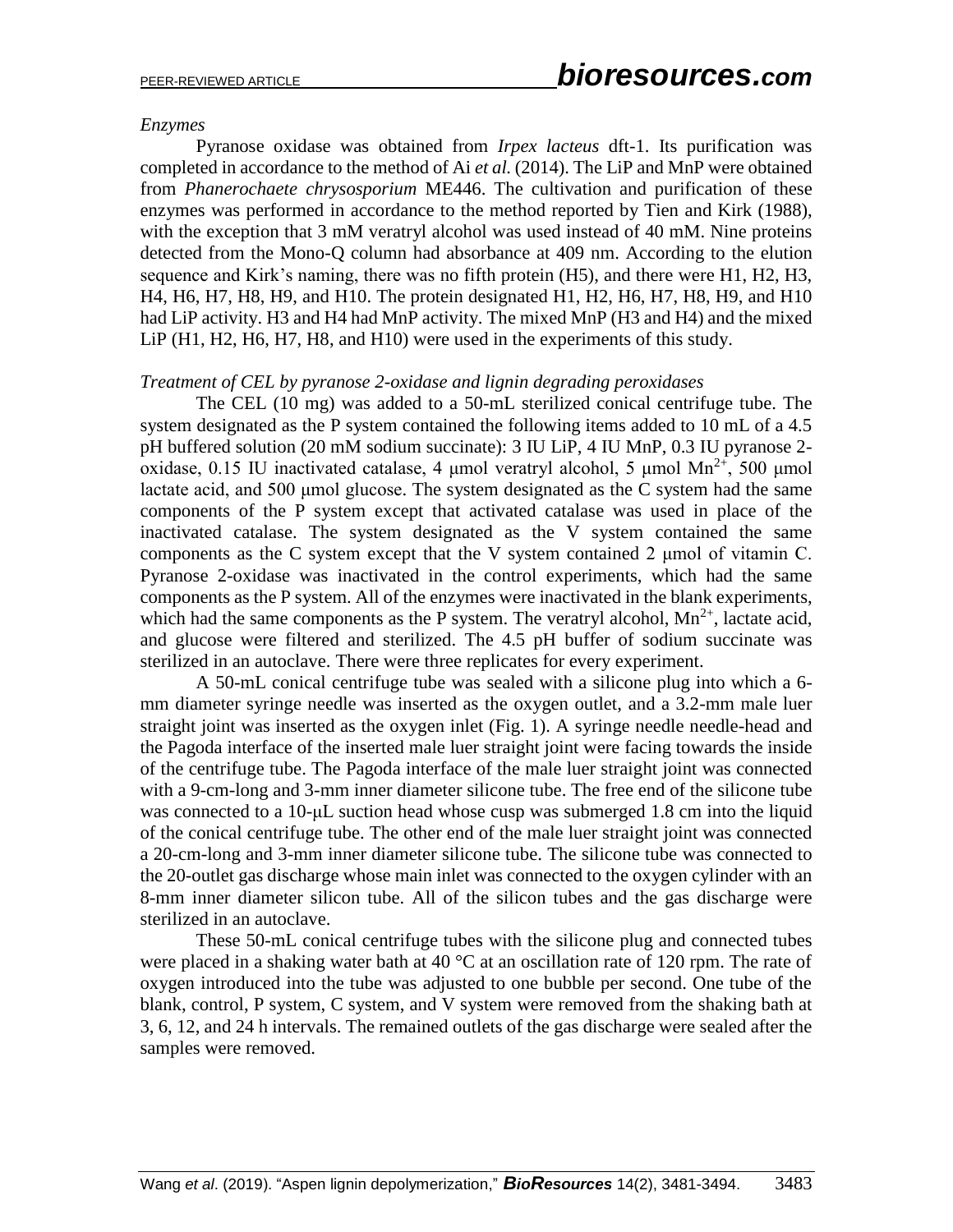

**Fig. 1.** Schematic of the CEL degradation device used in this study

The sample that was removed from the shaking water bath was centrifuged at 10,000 rpm at 4 °C. The resulting supernatant was transferred using a pipette into a 15-mL centrifuge tube. Then, the supernatant was kept at  $4 \degree C$  for residual enzyme activity determinations and ultraviolet-visible (UV-Vis) scanning. The solid lignin was washed three times with double distilled water; afterwards, the washed solids were dried under vacuum.

# **Methods**

#### *Determination of residual enzyme activity*

The LiP activity was measured spectrophotometrically during the oxidation of veratryl alcohol to veratraldehyde in the presence of  $H_2O_2$  in a 2.5 pH sodium tartrate buffer (250 mM) at 310 nm wavelength ( $\varepsilon_{310 \text{ nm}} = 9,300 \text{ M}^{-1} \text{cm}^{-1}$ ) (Haq *et al.* [2016\)](#page-11-5). The MnP assay was based on the oxidation of 2,6-dimethoxyphenol to 3,3',5,5'-tetramethoxydiphenoquinone in the presence  $Mn^{2+}$  and  $H_2O_2$  in a 4.5 pH sodium lactate buffer (100 mM) at 469 nm wavelength (*ε*<sub>469 nm</sub> = 49,600 M<sup>-1</sup>cm<sup>-1</sup>) (Ng *et al.* [2015\)](#page-12-4). Pyranose 2-oxidase activity was determined by monitoring the formation of  $H_2O_2$  with a peroxidase-catalyzed chromogenic reaction with 2,2'-azinobis(3-ethylbenzthiazoline-6-sulfonic acid) (ABTS) at 420 nm wavelength  $(\epsilon_{420 \text{ nm}} = 43,200 \text{ M}^{-1} \text{cm}^{-1})$  (Ai *et al.* [2014\)](#page-11-4). Catalase activity was measured spectrophotometrically by monitoring the  $H_2O_2$  breakdown at 240 nm wavelength  $(\varepsilon_{420 \text{ nm}} = 43.6 \text{ M}^{-1} \text{cm}^{-1})$  [\(Ogunlana](#page-12-5) *et al.* 2012).

#### *UV-Vis spectroscopy*

The UV-Vis absorption spectra of the centrifuged supernatants were recorded over the range of 190 to 700 nm (at a 1 nm resolution) using a spectrophotometer (Agilent 8453;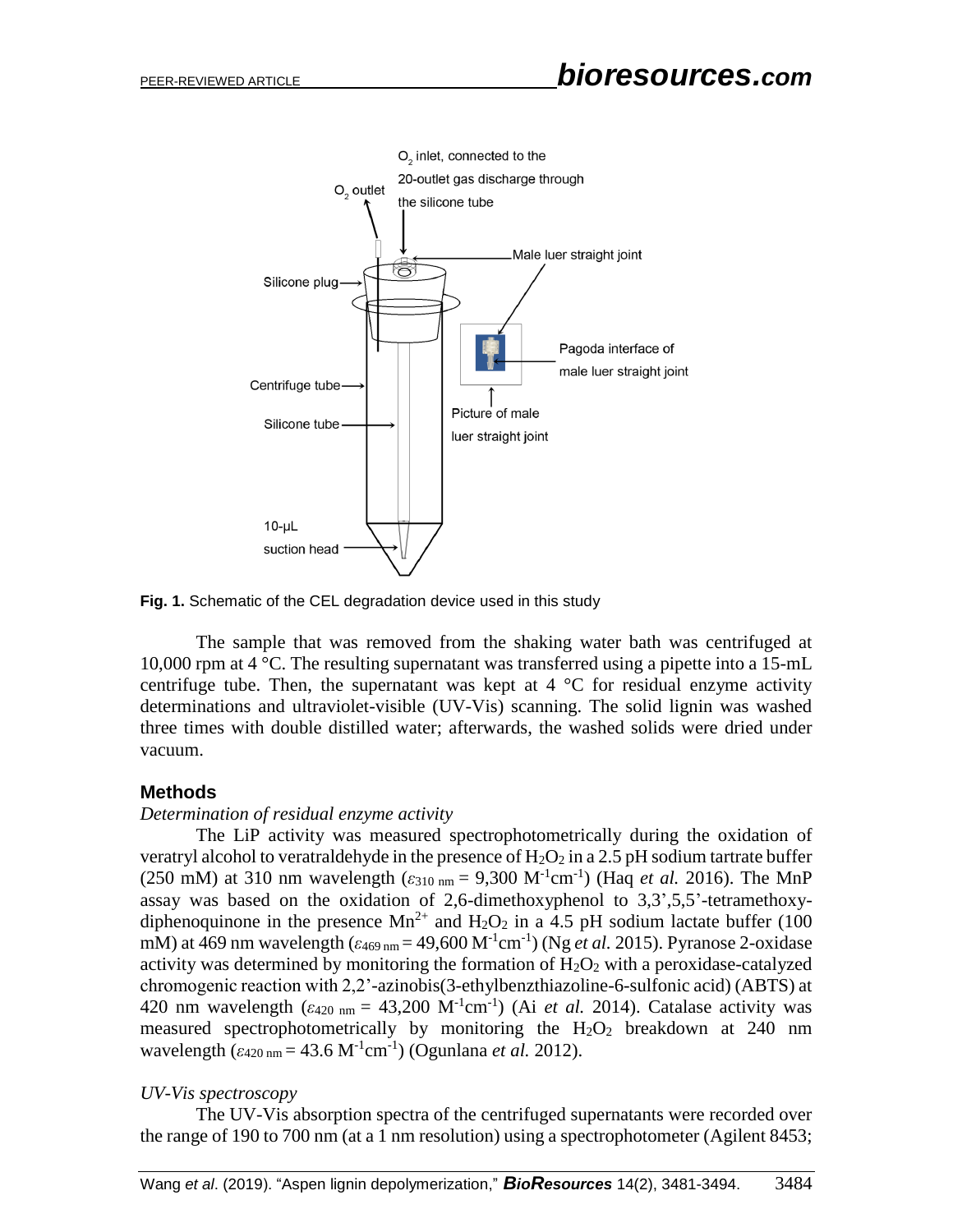Agilent Technologies, Santa Clara, CA, USA). The rectangular quartz cuvette used in the spectrophotometer had a path length of 1 cm.

# *Gel permeation chromatography (GPC)*

The dried solid lignin was dissolved in 250 μL of distilled pyridine and 250 μL of distilled acetic anhydride for 72 h under darkness. The lignin acetylation was performed with slight shaking at room temperature. The acetylated lignin was precipitated in 7 mL diethyl ether and washed three times with diethyl ether. The acetylated lignin was finally dried and kept under vacuum at 30 °C.

The molecular weight distributions of the treated CELs were measured using a Waters 1515-2414 gel permeation chromatograph (Waters, Milford, MA, USA) with a Styragel® HT THF column. The dried and acetylated lignin was dissolved in tetrahydrofuran (4 mg/mL) overnight. The solution was filtered through a 0.22-μm polytetrafluoroethylene(PTFE) membrane to avoid plugging the GPC column. A volume of 50 μL of the filtrate was injected. The temperature of the column was 39 °C. Tetrahydrofuran was used as the mobile phase with a flow rate of 1 mL/min. A differential refractometer (RI; Waters, Milford, MA, USA) was used as the detector at the end of the column. Polystyrene standards were used to generate a weighted-average molecular weight calibration curve.

# **RESULTS AND DISCUSSION**

# **UV-Vis of Supernatant Generated from the CEL Treated by Pyranose 2- Oxidase and Lignin Degrading Peroxidases**

The resolutions obtained from the recorded UV spectra (190 nm to 240 nm) of the supernatants were too low to obtain discernible differences among the enzymatic degradation treatments. The absorbance level obtained from the recorded visible spectra (400 nm to 700 nm) of the supernatants were too similar to obtain discernible differences among the enzymatic degradation treatments. The near ultraviolet spectra regions (240 nm to 400 nm) for the various degradation treatments are shown in Fig. 2. All spectra had a strong absorbance band centered at 280 nm. The absorbance at 280 nm of the supernatant from the control in which lignin was only treated by peroxidases; these spectra peaks were higher than those of the blank (no active enzymes present). The absorbance at 280 nm of the supernatants obtained after lignin treatment by the P, C, and V enzymatic systems were all higher than the supernatant of the control. The strong absorbance centered at 280 nm is assigned to the non-conjugated phenolic structures of lignin (Xu *et al.* [2006;](#page-13-3) [Bahl](#page-11-6) *et al.* [2014\)](#page-11-6). The amount of protein added in all systems was the same. Thus, the differences observed in the absorbance around 280 nm were attributed to new phenolic structures being generated during the enzymatic depolymerization of the CEL by the various systems. This indicated that pyranose 2-oxidase and peroxidases can synergistic-ally cleave the  $\beta$ -O-4 linkages in lignin to create more unconjugated phenolics in the solubilized lignin. All supernatants from the three enzymatic systems, except for the C system at 3 h treatment, had a shoulder peak around 310 nm (Figs. 2A through 2D). This shoulder peak may associate with veratraldehyde, which evolves from the oxidation of veratryl alcohol by LiP in the lignin treatment system. Likewise, this peak could be attributed to some lignin degradation products, such as *p*-coumaric, vanillic, ferulic, and sinapinic acid [\(Herrera and](#page-12-6)  [Luque de Castro 2005;](#page-12-6) [Waliszewski](#page-13-4) *et al.* 2007; Lu *et al.* [2017;](#page-12-7) [Soltani](#page-12-8) *et al.* 2018).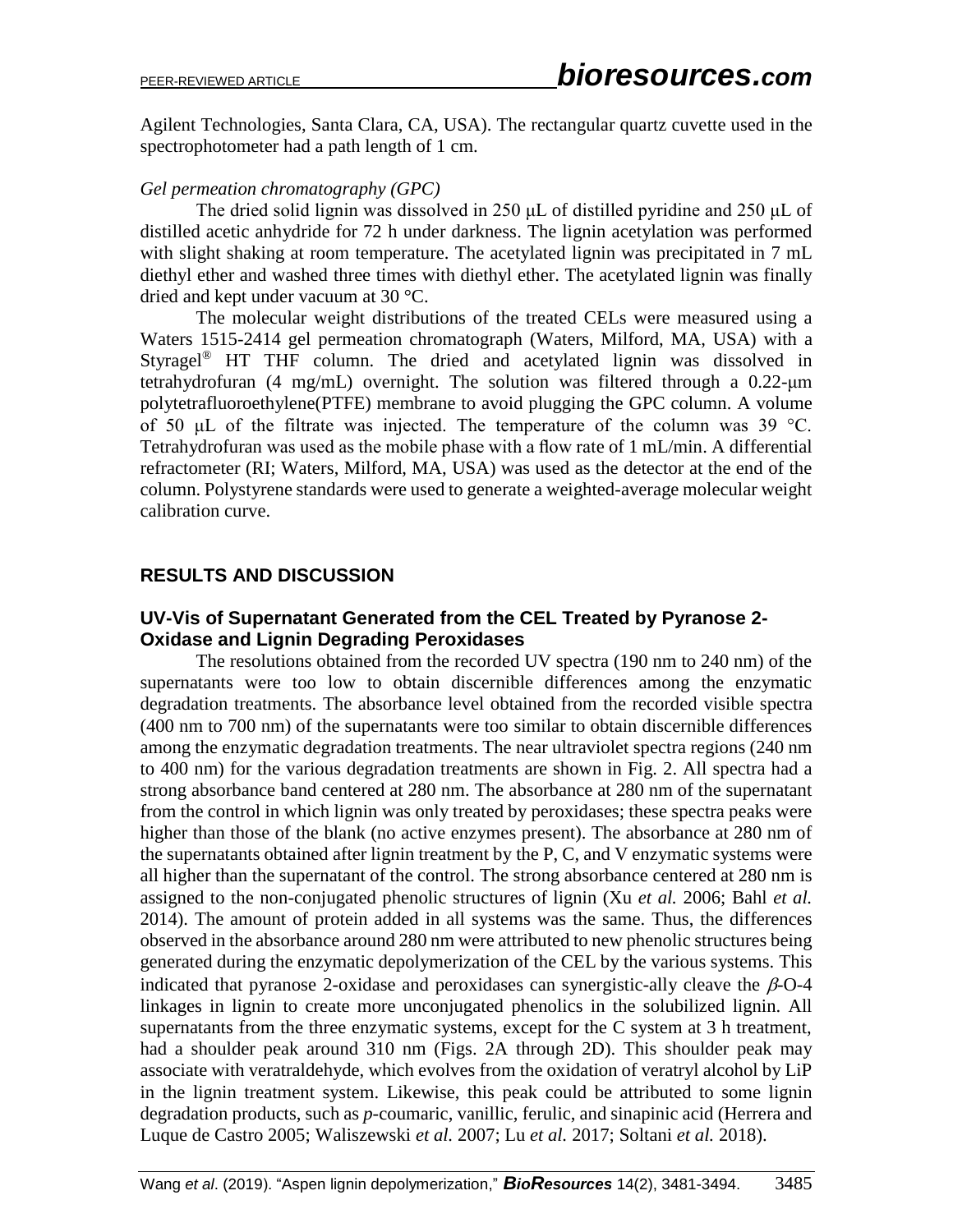<span id="page-5-0"></span>

**Fig. 2.** Near ultraviolet spectra of CEL supernatants after treatment by pyranose 2-oxidase-lignin degrading peroxidases systems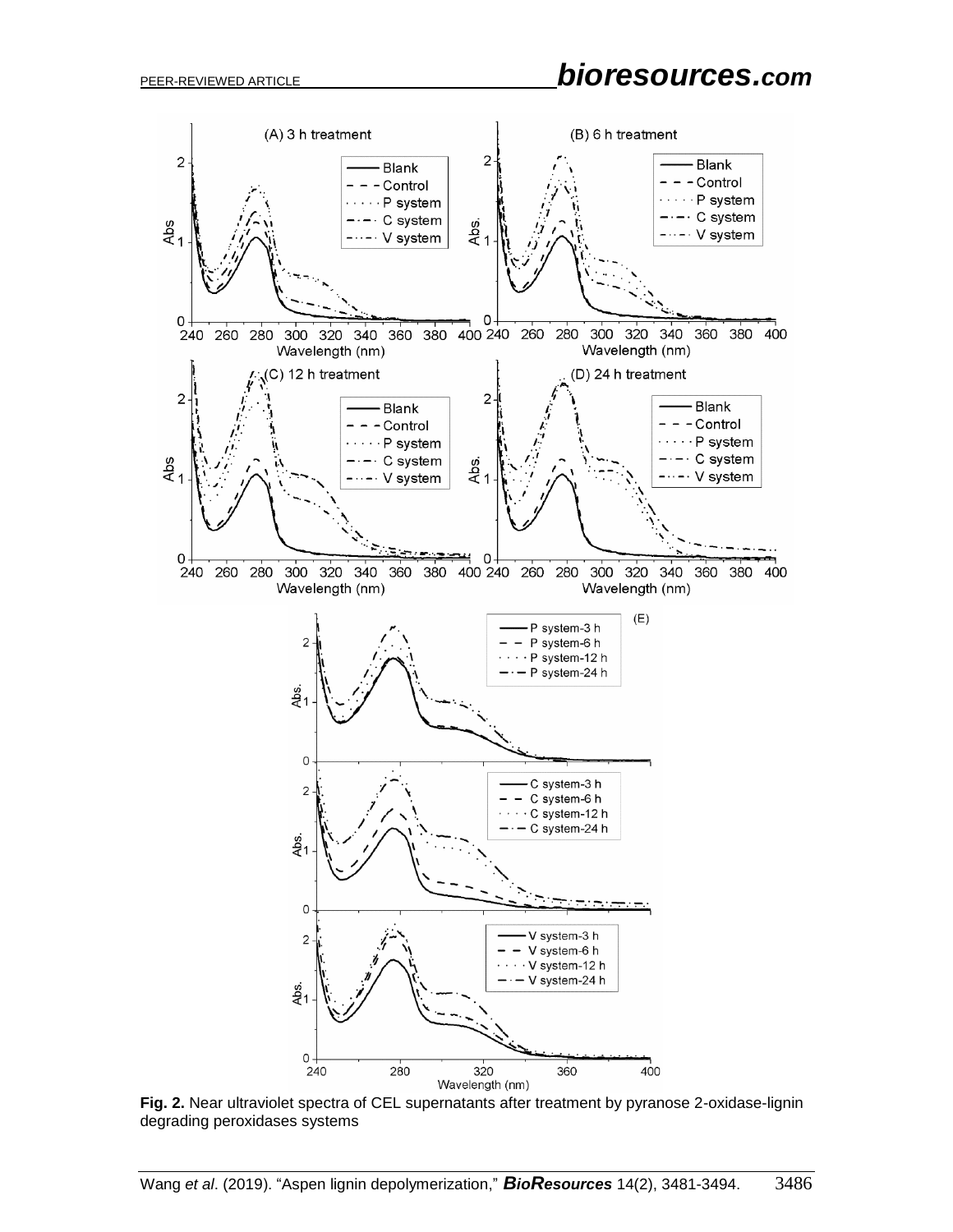After 3 and 6 h of enzymatic degradation treatment, the absorbance at 280 and 310 nm of the supernatants from the P and V system were higher than the C system [\(](#page-5-0)

[FigA](#page-5-0) and 2B). After 12 and 24 h of enzymatic degradation treatment, the absorbance at 280 and 310 nm of the supernatants from the P and V system was lower than the C system [\(](#page-5-0)

[FigC](#page-5-0) and 2D). The absorbance at 280 nm of the supernatant from the P system increased with increasing treatment time, as well as the absorbance at 310 nm until 12 h (Fig. 2E). For the C and V systems, the absorbance at 280 nm of the supernatants increased over the 12 h of treatment, whereas the absorbance at 310 nm continued to increase during the 24 h of treatment (Fig. 2E). Hence, with increased enzymatic treatment time, the amount of the water-soluble lignin fragments produced from the depolymerization of CEL by the P, C, or V system also increased.

# **Molecular Weight of CEL After Pyranose Oxidase-lignin Degrading Peroxidases Treatments**

Figures 3 and 4 indicate that the  $M_n$  and  $M_w$  of the CEL in the blank and control treatments were unchanged as the treatment time increased. The  $M_n$  and  $M_w$  of the CEL from the control were lower than the blank. This observation suggested that the control treatment depolymerized CEL. A previous investigation reported that lignin peroxidase can oxidize  $Mn^{2+}$  to  $Mn^{3+}$  in the presence of veratryl alcohol, oxygen, and lactic acid [\(Popp](#page-12-9) *et*  $al.$  [1990\)](#page-12-9). The generating  $Mn^{3+}$  could oxidize phenolic lignin structures, which degraded the CEL. This oxidative degradation reaction could explain the decrease of the  $M_n$  and  $M_w$ values of the CEL in the control *versus* the blank treatment.



Mode of Enzyme Treatment

**Fig. 3.** Number-average molecular weight (*Mn*) of the CEL after various pyranose 2-oxidase-lignin degrading peroxidases treatments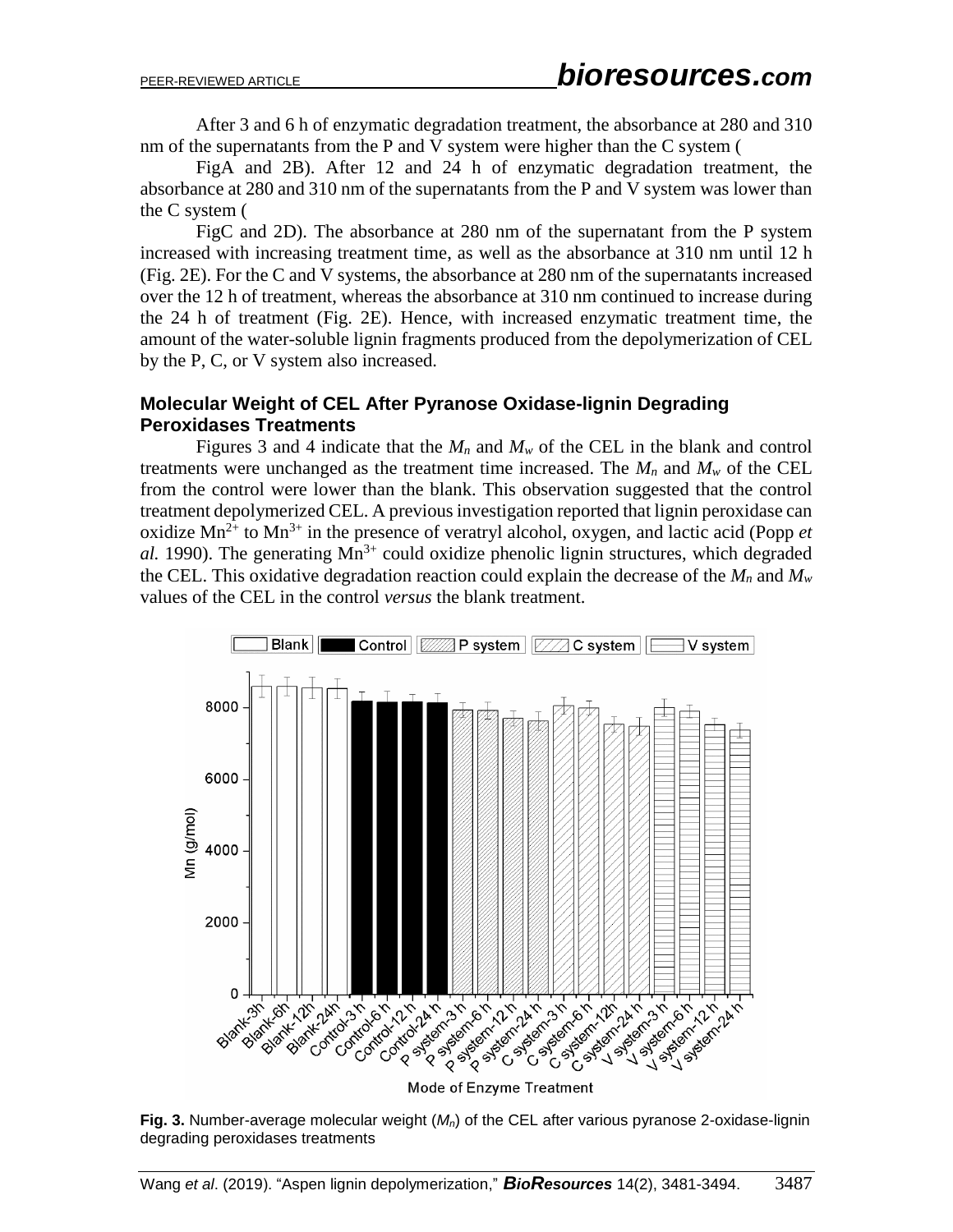

**Fig. 4.** Weighted-average molecular weight (*Mw*) of the CEL after various pyranose 2-oxidaselignin degrading peroxidases treatments

In Figs. 3 and 4 the histograms became shorter within P, C, and V groups, which indicates an enzymatic treatment effect increasing with increasing lengths of time. When compared to the corresponding control, the P, C, or V system caused the  $M_n$  and  $M_w$  values to decrease with increasing treatment time. The reduction rate of the  $M_n$  and  $M_w$  values was fastest after 12 h (Figs. 3 and 4). After 3 and 6 h of enzymatic treatment, the  $M_w$  and  $M_n$ values of the CEL treated by the C system were slightly higher than the CEL treated by the P or V systems (Figs. 3 and 4). Consequently, the amount of the water-soluble lignin fragments produced from the C system was lower than those from the P or V systems; this observation was consistent with the observed UV-Vis absorption of the supernatants after P, C, or V treatments (Fig. 2). The  $M_w$  and  $M_n$  of the CEL after the V system for 24 h decreased 20% and 14%, respectively, when compared to the blank. After 12 and 24 h of treatment, the  $M_w$  and  $M_n$  of the CEL by the V system were lower than that of the C system, and the  $M_w$  and  $M_n$  of the CEL obtained from the C system was lower than the P system (Figs. 3 and 4). This observation indicated that after 12 h of enzymatic degradation treatment, the addition of catalase to the C system enhanced the synergetic depolymerization of CEL by lignin peroxidases and pyranose 2-oxidase. Vitamin C addition to the V system further enhanced this effect. It has been previously reported that vitamin C can contribute to the degradation of a synthetic lignin polymer by *P. chrysosporium* [\(Hong](#page-12-10) *et al.* 2017).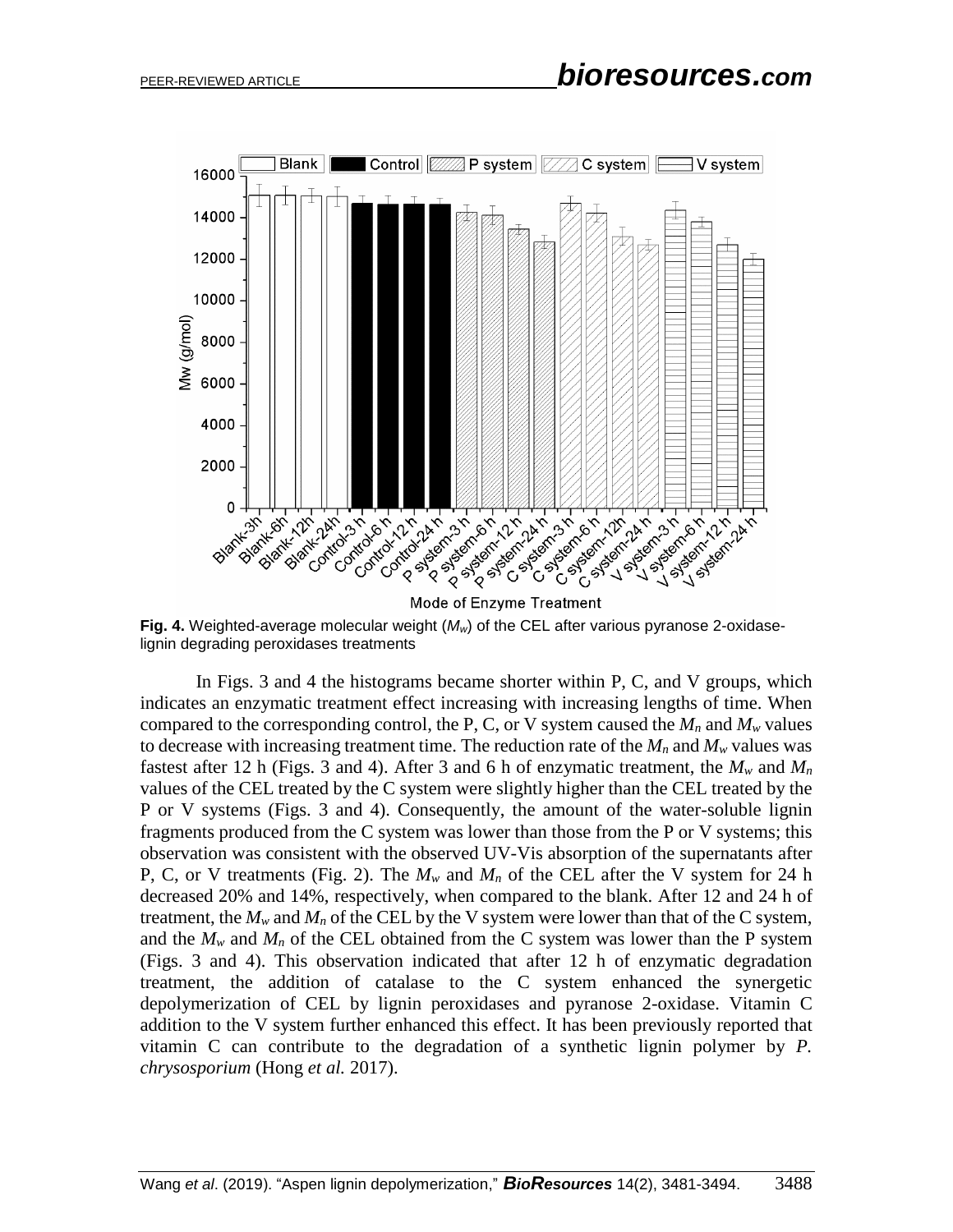# **Residual Enzyme Activities After Pyranose 2-Oxidase Lignin-degrading Peroxidases Treatments**

The residual enzyme activities in the supernatants after the different pyranose 2 oxidase-lignin peroxidases system treatments are shown in Fig. 5. The blank treatment exhibited no residual enzymatic activities (*i.e*., LiP, MnP, pyranose 2-oxidase, and catalase) (Fig. 5). This observation was consistent with the fact that all of the enzymes used in the blank treatment were deactivated. In comparison to the initial enzyme activity added to the control (*i.e*., 0.3 IU/mL LiP and 0.4 IU/mL MnP), there was lower residual LiP activity and higher residual MnP activity after the treatment. During the course of the control treatment, the residual LiP activity remained almost unchanged, whereas the residual MnP activity gradually decreased (Figs. 5A and 5B).



**Fig. 5.** Residual enzyme activities of pyranose 2-oxidase lignin-degrading peroxidases, and catalase for P, C, and V systems *versus* blank and control treatments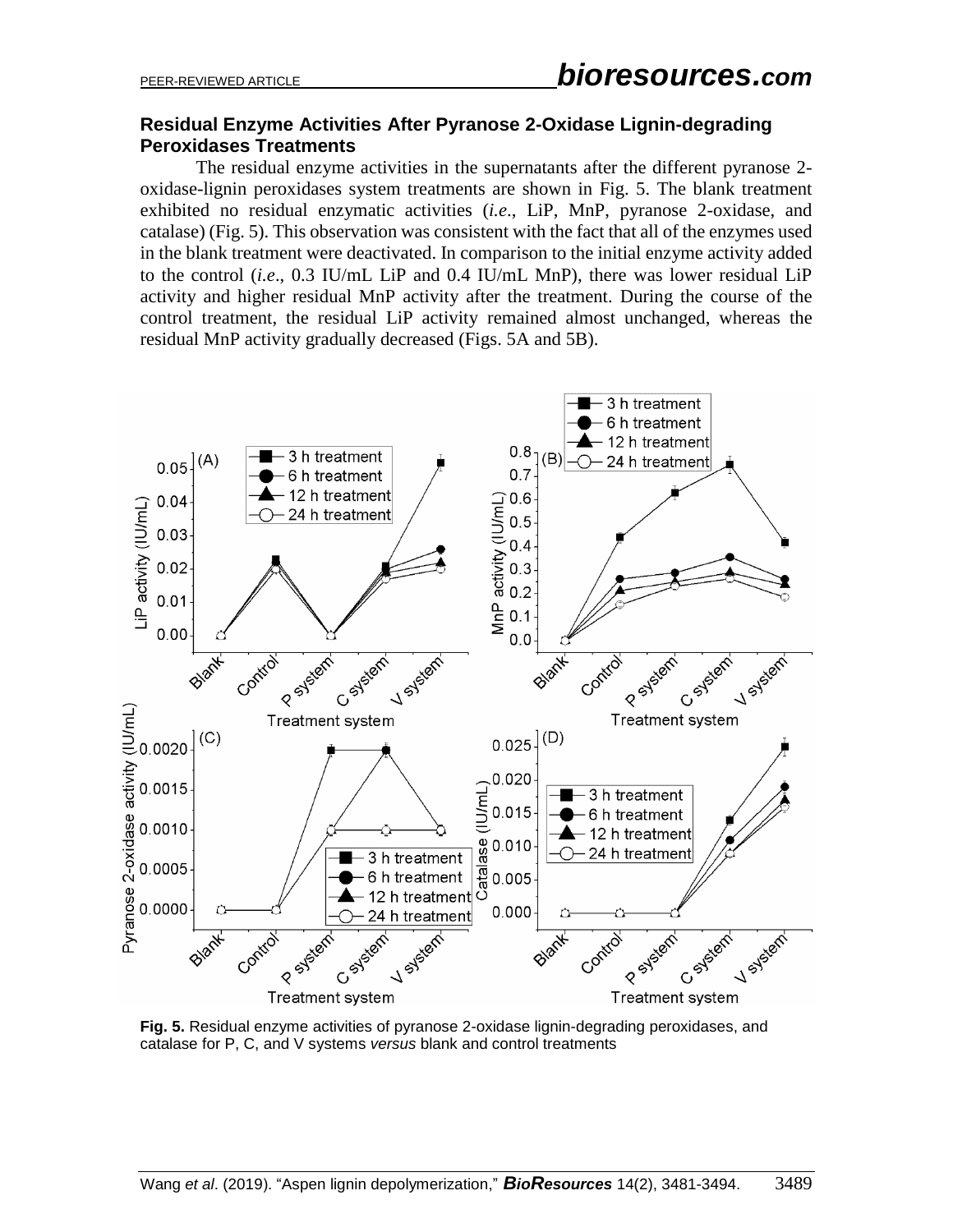For the P system, the residual LiP activity was undetected during the entire treatment time (Fig. 5A). However, there was higher residual MnP activity and lower residual pyranose 2-oxidase activity when compared to the initial enzymatic conditions of the P system (Figs. 5B and 5C). The residual MnP activity in the P system was higher than that of the control at the same treatment time (Fig. 5B). In the C system, the residual LiP activity was lower, the residual MnP was higher, the residual pyranose 2-oxidase was lower, and the residual catalase was higher than the initial conditions at 3 h, 6 h, 12 h, and 24 h (Figs. 5A to 5D). Similarly, the residual MnP and catalase activities in the C system decreased as the treatment time increased. There was higher residual LiP activity in the V system *versus* the control, the P system, and the C system. In addition, the V system had higher MnP, lower pyranose 2-oxidase, and higher catalase activities after 3 h, 6 h, 12 h, and 24 treatment times *versus* the initial conditions. The residual MnP and catalase activities gradually decreased with the V system as the treatment time increased.

Pyranose 2-oxidase produced excess hydrogen peroxide, which inactivated the LiP [\(Wong 2009\)](#page-13-5). Hence, there was no LiP activity in the P system (Fig. 5A). However, the  $M_w$  value of the CEL decreased with the P system after 24 h of treatment. This observation indicated that the CEL depolymerization was not caused by the action of LiP. In this case, CEL depolymerization was mainly attributed to the effect of MnP. The dose of pyranose 2-oxidase added to the P system was appropriate for MnP (Fig. 5B) because the activity of MnP in the P system after 3 h treatment was higher than the initial amount. The effect of active pyranose 2-oxidase on MnP is same as MnP with glucose oxidase [\(Ansari](#page-11-7) *et al.* [2016,](#page-11-7) 2017). In the C system, LiP and MnP of 3 h treatment was 0.021 IU/mL and 0.75 IU/mL. When compared to the initial added LiP and MnP activity, catalase restored LiP activity to 7% after 3 h and made the MnP activity to increase 1.87 times. It indicated that the inactivation of LiP was partially mitigated by the catalytic decomposition of  $H_2O_2$  by added catalase and the activity of MnP in the C system was further enhanced (Fig. 5B). Thus, the  $M_w$  of the CEL after the C system treatment for 12 and 24 h was lower than that of the P system treatment. In the V system, LiP activity increased 17% after 3h treatment. Catalase and vitamin C allowed more of the LiP to remain in its active form, although the activity of MnP after 3 h treatment reverted to the same level as the control. The  $M_w$  of the CEL after the V system treatment for 12 and 24 h decreased even further.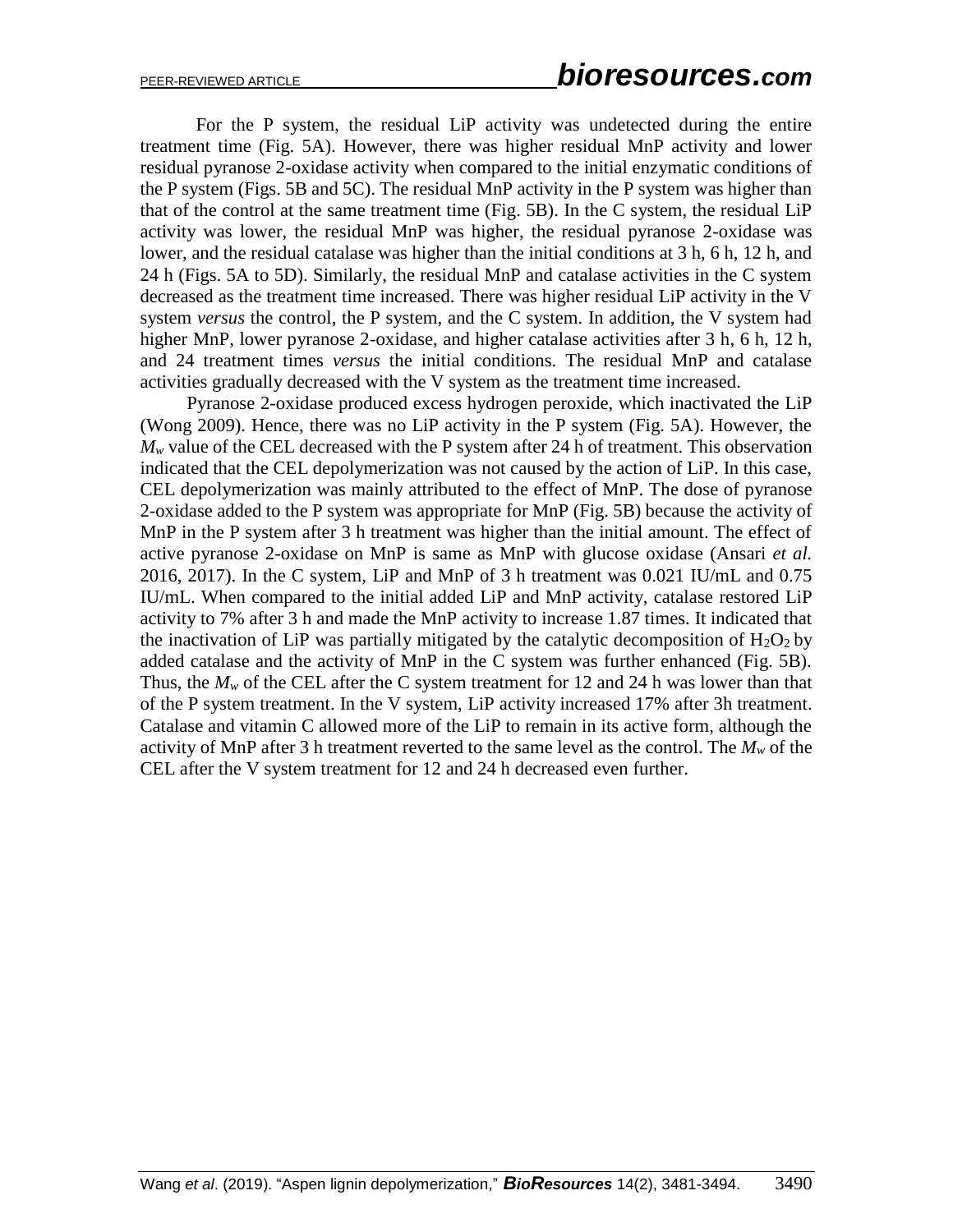

**Fig. 6.** Schematic diagram of presumed activity changes to LiP and MnP with the concentration of  $H_2O_2$ 

Catalase can catalyze  $H_2O_2$  decomposition and decrease its concentration in the system as it is generated by pyranose 2-oxidase. In this experiment the lower  $H_2O_2$ concentration in the C system *versus* the P system enhanced the activities of LiP and MnP for the C system (Fig. 5). Vitamin C converted  $H_2O_2$  to water and oxygen, which reduced the concentration of  $H_2O_2$  in the V system. Hence, high LiP activity was more efficiently retained, but the activity of MnP was reduced (Fig. 5). This may have been attributable to the fact that the optimum amount of  $H_2O_2$  produced from pyranose 2-oxidase that is needed for LiP and MnP to depolymerize lignin and for the peroxidases to remain active may have been appreciably different from one another (Fig. 6). Consequently, to construct an efficient system of lignin depolymerization, when pyranose 2-oxidase is used as the generator of  $H_2O_2$ , it is advised that LiP and MnP should be separately applied to lignin depolymerization. The ratio of MnP or LiP to pyranose 2-oxidase for lignin depolymerization needs to be further studied to determine the optimum value. In addition, the activities of MnP and LiP in relation to the concentration of  $H_2O_2$  need to be investigated to determine the most favorable conditions.

# **CONCLUSIONS**

- 1. Pyranose 2-oxidase and lignin-degrading peroxidases efficiently depolymerized aspen CEL during 24 h of treatment.
- 2. Compared to the initial added enzymatic activity, catalase restored LiP activity to 7% and MnP activity increased by 1.87 times after 3 h treatment in the C system.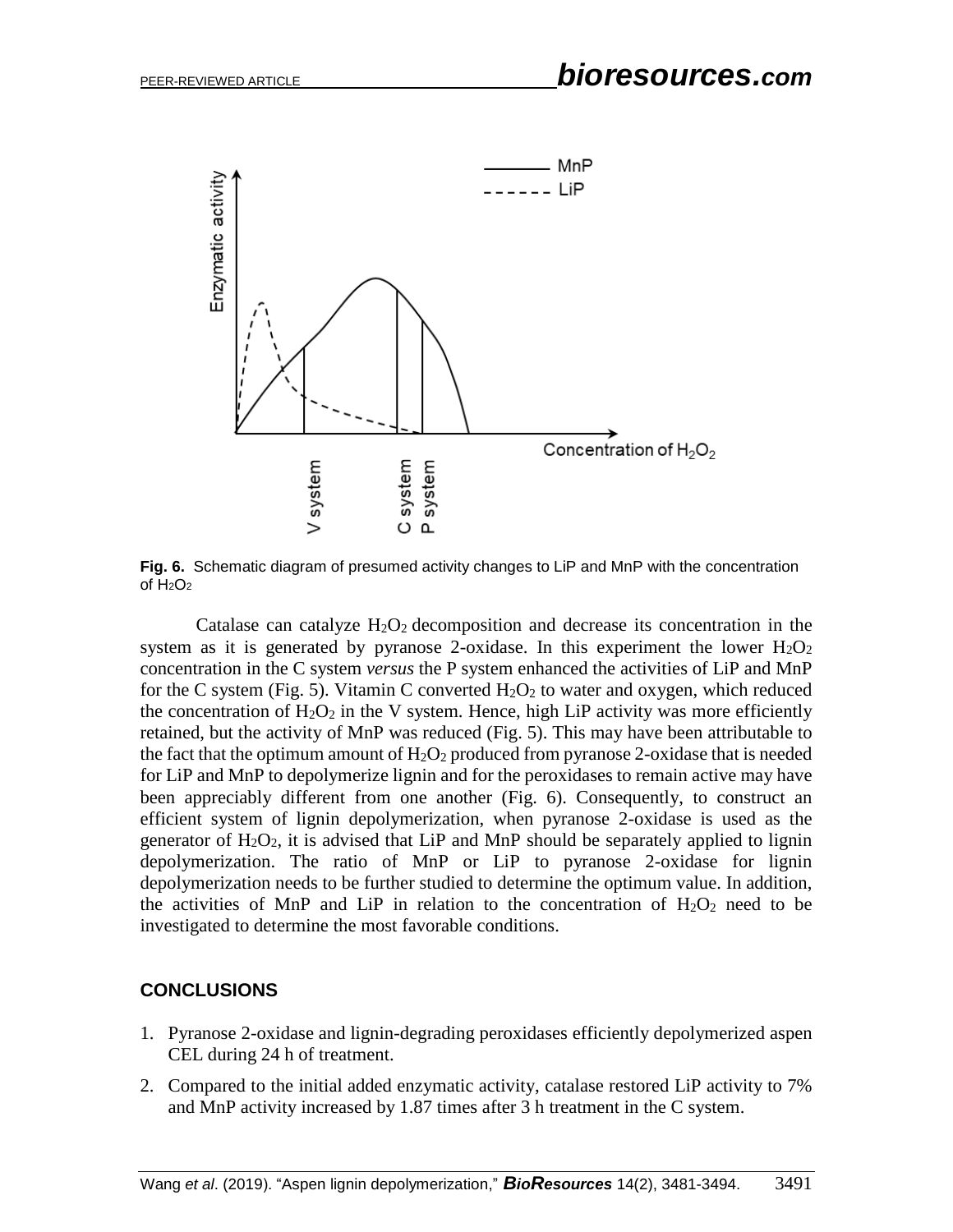- 3. Compared to the initial added enzymatic activity, catalase and vitamin C restored LiP activity to 17% and had no capacity to activate MnP after 3 h treatment in the V system.
- 4. The optimum amount of  $H_2O_2$  produced from pyranose 2-oxidase that is needed for LiP and MnP to depolymerize lignin was appreciably different from one another. To construct an efficient system of lignin depolymerization, when pyranose 2-oxidase is used, it is advised that LiP and MnP should be separately applied to lignin depolymerization.

# **ACKNOWLEDGEMENTS**

This work was supported by the Director's Fund of the State Key Laboratory of Bio-Based Materials and Green Papermaking at Qilu University of Technology (Grant No. 030803138612) and was helped with providing the *Irpex lacteus* dft-1 and *Phanerochaete chrysosporium* ME446 by the Microbial Technology Institute of Shandong University.

# **REFERENCES CITED**

- <span id="page-11-4"></span>Ai, M.-Q., Wang, F.-F., Zhang, Y.-Z., and Huang, F. (2014). "Purification of pyranose oxidase from the white rot fungus *Irpex lacteus* and its cooperation with laccase in lignin degradation," *Process Biochem*. 49(12), 2191-2198. DOI: 10.1016/j.procbio.2014.10.001
- <span id="page-11-7"></span>Ansari, Z., Karimi, A., Ebrahimi, S., and Emami, E. (2016). "Improvement in ligninolytic activity of *Phanerochaete chrysosporium* cultures by glucose oxidase," *Biochem. Eng. J.* 105(Part B), 332-338. DOI: 10.1016/j.bej.2015.10.007
- Ansari, Z., Karimi, A., Sedghi, S., Razzaghi, M., and Ebrahimi, S. (2017). "Glucose oxidase effect on treatment of textile effluent containing reactive azo dyes by *Phanerochaete chrysosporium*," *J. Chem. Technol. Biot.* 92(7), 1721-1726. DOI: 10.1002/jctb.5170
- <span id="page-11-6"></span>Bahl, K., Swanson, N., Pugh, C., and Jana, S. C. (2014). "Polybutadiene-gpolypentafluorostyrene as a coupling agent for lignin-filled rubber compounds," *Polymer* 55(26), 6754-6763. DOI: 10.1016/j.polymer.2014.11.008
- <span id="page-11-0"></span>Bruijnincx, P. C., and Weckhuysen, B. M. (2014). "Biomass conversion: Lignin up for break-down," *Nat. Chem.* 6(12), 1035-1036. DOI: 10.1038/nchem.2120
- <span id="page-11-1"></span>Camarero, S., Martínez, M. J., and Martínez, A. T. (2014). "Understanding lignin biodegradation for the improved utilization of plant biomass in modern biorefineries," *Biofuel. Bioprod. Bior.* 8(5), 615-625. DOI: 10.1002/bbb.1467
- <span id="page-11-3"></span>Hammel, K. E., Jensen, Jr., K. A., Mozuch, M. D., Landucci, L. L., Tien, M., and Pease, E. A. (1993). "Ligninolysis by a purified lignin peroxidase," *J. Biol. Chem.* 268(17), 12274-12281.
- <span id="page-11-2"></span>Hammel, K. E., and Moen, M. A. (1991). "Depolymerization of a synthetic lignin *in vitro* by lignin peroxidase," *Enzyme Microb. Tech.* 13(1), 15-18. DOI: 10.1016/0141- 0229(91)90182-A
- <span id="page-11-5"></span>Haq, I., Kumar, S., Kumari, V., Singh, S. K., and Raj, A. (2016). "Evaluation of bioremediation potentiality of ligninolytic *Serratia liquefaciens* for detoxification of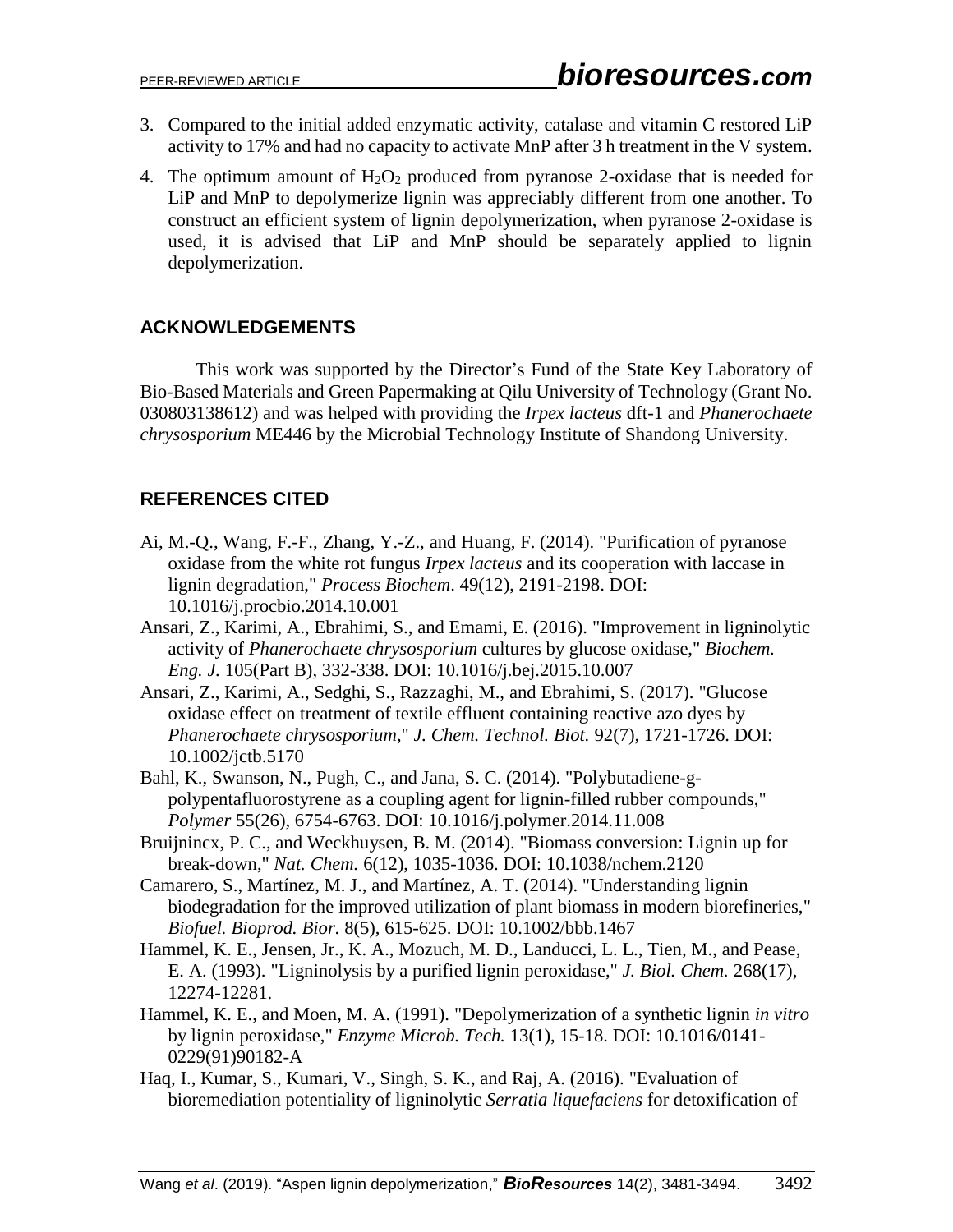pulp and paper mill effluent," *J. Hazard. Mater.* 305, 190-199. DOI: 10.1016/j.jhazmat.2015.11.046

- <span id="page-12-6"></span>Herrera, M. C., and Luque de Castro, M. D. (2005). "Ultrasound-assisted extraction of phenolic compounds from strawberries prior to liquid chromatographic separation and photodiode array ultraviolet detection," *J. Chromatogr. A* 1100(1), 1-7. DOI: 10.1016/j.chroma.2005.09.021
- <span id="page-12-10"></span>Hong, C.-Y., Ryu, S.-H., Jeong, H., Lee, S.-S., Kim, M., and Choi, I.-G. (2017). "*Phanerochaete chrysosporium* multienzyme catabolic system for *in vivo* modification of synthetic lignin to succinic acid," *ACS Chem. Biol.* 12(7), 1749-1759. DOI: 10.1021/acschembio.7b00046
- Janusz, G., Pawlik, A., Sulej, J., Świderska-Burek, U., Jarosz-Wilkołazka, A., and Paszczyński, A. (2017). "Lignin degradation: Microorganisms, enzymes involved, genomes analysis and evolution," *FEMS Microbiol. Rev.* 41(6), 941-962. DOI: 10.1093/femsre/fux049
- Kirk, T. K., and Farrell, R. L. (1987). "Enzymatic 'combustion': The microbial degradation of lignin," *Annu. Rev. Microbiol.* 41(1), 465-501. DOI: 10.1146/annurev.mi.41.100187.002341
- <span id="page-12-7"></span>Lu, Y., Memon, A., Fuerst, P., Kizonas, A., Morris, C., and Luthria, D. (2017). "Changes in the phenolic acids composition during pancake preparation: Whole and refined grain flour and processed food classification by UV and NIR spectral fingerprinting method—Proof of concept," *J. Food Compos. Anal.* 60, 10-16. DOI: 10.1016/j.jfca.2017.03.001
- <span id="page-12-4"></span>Ng, I. S., Xu, F., Zhang, X., and Ye, C. (2015). "Enzymatic exploration of catalase from a nanoparticle producing and biodecolorizing algae *Shewanella xiamenensis* BC01," *Bioresource Technol.* 184, 429-435. DOI: 10.1016/j.biortech.2014.09.079
- <span id="page-12-3"></span>Odier, E., Mozuch, M. D., Kalyanaraman, B., and Kirk, T. K. (1988). "Ligninasemediated phenoxy radical formation and polymerization unaffected by cellobiose: Quinone oxidoreductase," *Biochimie* 70(6), 847-852. DOI: 10.1016/0300- 9084(88)90117-4
- <span id="page-12-5"></span>Ogunlana, O. O., Ogunlana, O. E., Ntube, C. A., Olagunju, J. A., and Akindahunsi, A. A. (2012). "Phytochemical screening and *in vivo* antioxidant activity of ethanolic extract of *Caesalpinia bondus* (L.) Roxb," *Global Research Journal of Pharmaceutical Sciences* 1(1), 1-5.
- <span id="page-12-9"></span>Popp, J. L., Kalyanaraman, B., and Kirk, T. K. (1990). "Lignin peroxidase oxidation of manganese (II) in the presence of veratryl alcohol, malonic or oxalic acid, and oxygen," *Biochem*. 29(46), 10475-10480. DOI: 10.1021/bi00498a008
- <span id="page-12-1"></span>Ragauskas, A. J., Beckham, G. T., Biddy, M. J., Chandra, R., Chen, F., Davis, M. F., Davison, B. H., Dixon, R. A., Gilna, P., and Keller, M. (2014). "Lignin valorization: Improving lignin processing in the biorefinery," *Science* 344(6185), 709-720. DOI: 10.1126/science.1246843
- <span id="page-12-0"></span>Rahimi, A., Ulbrich, A., Coon, J. J., and Stahl, S. S. (2014). "Formic-acid-induced depolymerization of oxidized lignin to aromatics," *Nature* 515, 249-252. DOI: 10.1038/nature13867
- <span id="page-12-2"></span>Rouches, E., Herpoël-Gimbert, I., Steyer, J. P., and Carrere, H. (2016). "Improvement of anaerobic degradation by white-rot fungi pretreatment of lignocellulosic biomass: A review," *Renew. Sust. Energ. Rev.* 59, 179-198. DOI: 10.1016/j.rser.2015.12.317
- <span id="page-12-8"></span>Soltani, R., Shahvar, A., Dinari, M., and Saraji, M. (2018). "Environmentally-friendly and ultrasonic-assisted preparation of two-dimensional ultrathin Ni/Co-NO<sub>3</sub> layered